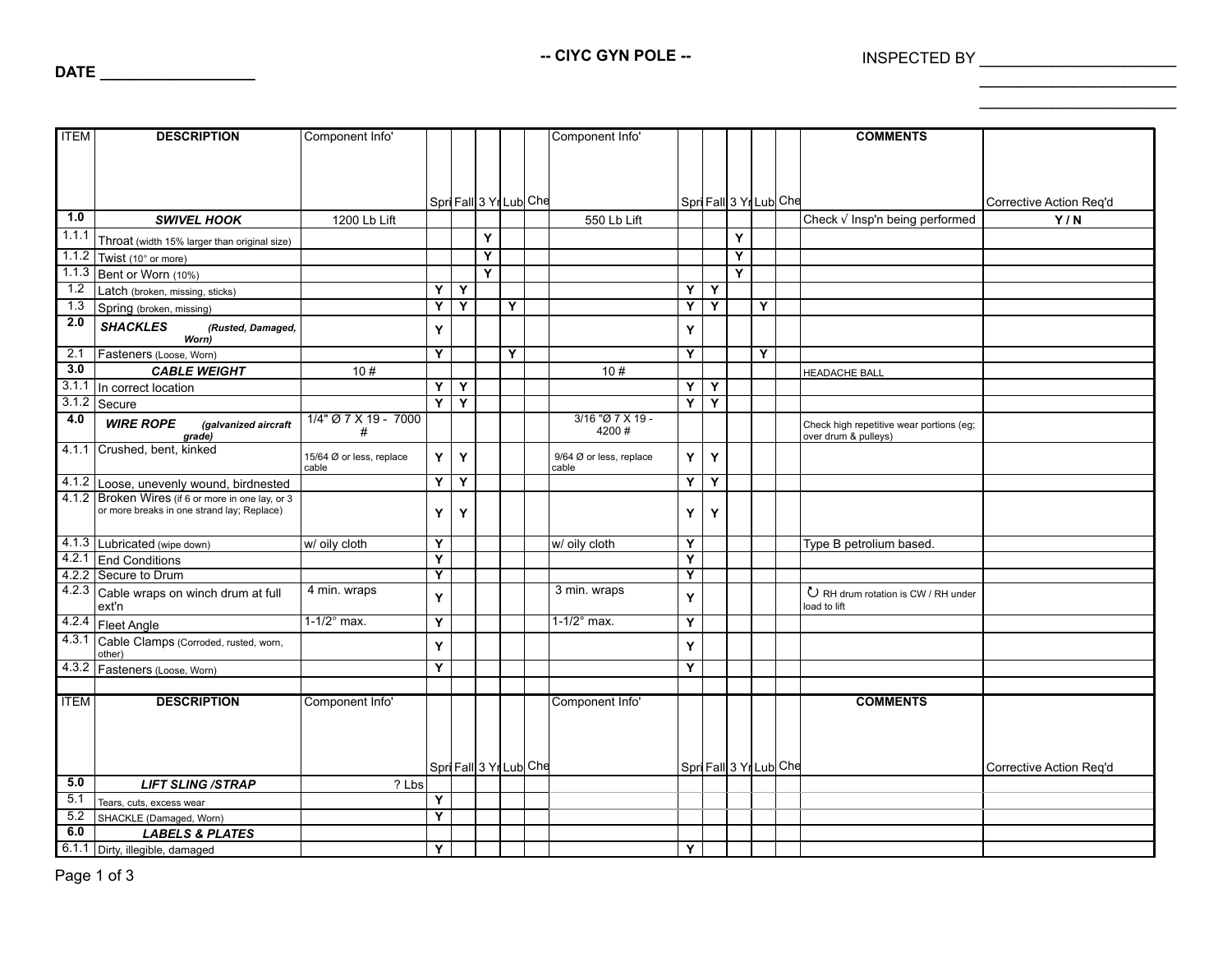-- CIYC GYN POLE -- **INSPECTED BY** 

 $\overline{\phantom{a}}$  , where  $\overline{\phantom{a}}$  , where  $\overline{\phantom{a}}$  , where  $\overline{\phantom{a}}$  $\overline{\phantom{a}}$  , where  $\overline{\phantom{a}}$  , where  $\overline{\phantom{a}}$ 

|                  | 6.1.2 Loose or missing                                      |                          | Y                       |                       |   |   |                                                   | Y                       |   |                        |   |                                              |                         |
|------------------|-------------------------------------------------------------|--------------------------|-------------------------|-----------------------|---|---|---------------------------------------------------|-------------------------|---|------------------------|---|----------------------------------------------|-------------------------|
| $\overline{7.0}$ |                                                             |                          |                         |                       |   |   |                                                   |                         |   |                        |   |                                              |                         |
|                  | <b>WINCH</b>                                                | 1200 Lbs - THERN 4WM2    |                         |                       |   |   | 550 Lbs - JEAMAR GW550 SER.#600 802497/003 [2009] |                         |   |                        |   |                                              |                         |
| 7.1.1            | 7.1.0 GENERAL                                               |                          |                         |                       |   |   |                                                   |                         |   |                        |   |                                              |                         |
|                  | Finish (weathered, flaking, other)                          |                          |                         |                       | Y |   |                                                   |                         |   | Y                      |   | Spray down w/LPS &/or Rust<br>Paint as req'd |                         |
|                  | 7.1.2 Parts (cracked, bent, rusted, worn, dented,<br>other) |                          | Y                       |                       |   |   |                                                   | Y                       |   |                        |   |                                              |                         |
|                  | 7.1.3 Fasteners (Loose, Worn)                               |                          | Y                       |                       |   |   | Grade #5 - Min.                                   | Y                       |   |                        |   |                                              |                         |
|                  | 7.2.0 Winch FUNCTION Test                                   |                          | $\overline{\mathsf{Y}}$ |                       |   |   |                                                   | Y                       |   |                        |   |                                              |                         |
|                  | 7.2.1 Winch (jerks or binds)                                |                          | Y                       |                       |   |   |                                                   | Y                       |   |                        |   | UNDER LOAD                                   |                         |
|                  | 7.2.2 Noises (unusual or other signs of                     |                          | Y                       |                       |   |   |                                                   | Y                       |   |                        |   |                                              |                         |
|                  | malfunction)<br>7.3.0 DRUM                                  |                          |                         |                       |   |   |                                                   |                         |   |                        |   |                                              |                         |
|                  |                                                             |                          | Y                       |                       |   |   |                                                   | Y                       |   |                        |   |                                              |                         |
|                  | 7.3.1 Anchor (worn, distorted)                              |                          |                         |                       | Y |   |                                                   |                         |   | Y                      |   |                                              |                         |
|                  | 7.3.2 Excess movement or backlash                           |                          |                         | Y                     |   |   |                                                   |                         |   |                        |   |                                              |                         |
|                  | 7.3.3 Lube Bearings, etc.                                   | NLG1 Grease              |                         |                       |   |   |                                                   |                         | Y |                        |   |                                              |                         |
|                  | 7.4.0 BRAKE                                                 | Adj Nuts 1/4 turns cw to |                         |                       |   |   |                                                   |                         |   |                        |   |                                              |                         |
| 7.4.1            | Slips, worn, corroded, damaged                              | $2-4$ ft lbs             | Y                       |                       |   |   |                                                   | Y                       |   |                        |   | <b>UNDER FULL LOAD</b>                       |                         |
|                  | 7.4.2 Operates improperly                                   |                          | $\overline{\mathsf{Y}}$ |                       |   |   |                                                   | Y                       |   |                        |   |                                              |                         |
|                  | 7.5.0 HANDLE                                                | Wheel                    | Y                       |                       |   |   | Crank Arm                                         | Y                       |   |                        |   |                                              |                         |
|                  | 7.5.1 Rotates Freely                                        |                          | $\overline{\mathsf{Y}}$ |                       |   |   |                                                   | $\overline{\mathsf{Y}}$ |   |                        |   |                                              |                         |
| 7.5.2            | Loose, bent, damaged                                        |                          | $\overline{\mathbf{Y}}$ |                       |   |   |                                                   | $\overline{\mathsf{Y}}$ |   |                        |   |                                              |                         |
|                  | 7.6.0 GEARBOX - gears                                       | Mobile 600 xp220         | Υ                       |                       |   | Y | Texaco Thermatex EP1                              | Ÿ                       | Y |                        | Y |                                              |                         |
|                  | 7.6.1 Oil (Ck level & for leaks)                            | 44 oz. yearly            | $\overline{\mathsf{Y}}$ |                       |   |   | n/a                                               |                         |   |                        |   |                                              |                         |
| 7.7              | <b>Breather Plug</b>                                        | (Bent, open, clear)      | $\overline{\mathsf{Y}}$ |                       |   |   | n/a                                               | $\overline{Y}$          |   |                        |   |                                              |                         |
| <b>ITEM</b>      | <b>DESCRIPTION</b>                                          | Component Info'          |                         |                       |   |   | Component Info'                                   |                         |   |                        |   | <b>COMMENTS</b>                              |                         |
|                  |                                                             |                          |                         |                       |   |   |                                                   |                         |   |                        |   |                                              |                         |
|                  |                                                             |                          |                         |                       |   |   |                                                   |                         |   |                        |   |                                              |                         |
|                  |                                                             |                          |                         |                       |   |   |                                                   |                         |   |                        |   |                                              |                         |
|                  |                                                             |                          |                         | SpriFall 3 Yr Lub Che |   |   |                                                   |                         |   | Spri Fall 3 Yr Lub Che |   |                                              | Corrective Action Reg'd |
| 8.0              | <b>POLE</b>                                                 |                          |                         |                       |   |   |                                                   |                         |   |                        |   | 6" Sq. x 3/16" wall Tubing                   |                         |
| 8.1              | <b>GENERAL</b>                                              |                          |                         |                       |   |   |                                                   |                         |   |                        |   |                                              |                         |
| 8.1.1            | Finish (weathered, rusted, flaking, other)                  |                          |                         |                       | Y |   |                                                   |                         |   |                        |   |                                              |                         |
| 8.1.2            | Parts (cracked, bent, rusted, worn,<br>damaged)             |                          |                         |                       | Y |   |                                                   |                         |   |                        |   |                                              |                         |
| 8.2              | Welds (cracked, rusted)                                     |                          |                         |                       | Y |   |                                                   |                         |   | Υ                      |   |                                              |                         |
| 8.2.1            | Jib Arm (bent, twisted)                                     | Upr. Arm                 |                         |                       | Y |   | Lwr. Arm                                          |                         |   | Y                      |   |                                              |                         |
| 9.0              | SHEAVES (worn, excess play, rotate<br>freely)               |                          |                         |                       | Υ |   |                                                   |                         |   | Υ                      |   |                                              |                         |
| 9.1              | Sheave Guides (corroded, worn, bent,<br>cracked, other)     |                          |                         |                       | Y |   |                                                   |                         |   | Y                      |   |                                              |                         |
| 9.1.1            |                                                             | 1/2" x 5" lg. w/ L'wsr   |                         |                       |   |   | 1/2" x 5" lg. w/ L'wsr &                          |                         |   |                        |   |                                              |                         |
|                  | Sheave Bolts (secure, worn, rusted, other) & hex nut        |                          |                         |                       | Y |   | hex nut                                           |                         |   | Υ                      |   |                                              |                         |
|                  | $\overline{10.0}$ BELL HOUSING (360°)                       | 8" Ø Steel Tube          |                         |                       |   |   |                                                   |                         |   |                        |   |                                              |                         |
|                  | 10.1 Welds (cracked, rusted)                                |                          |                         |                       | Y |   |                                                   |                         |   |                        |   |                                              |                         |

**DATE \_\_\_\_\_\_\_\_\_\_\_\_\_\_\_\_\_\_**